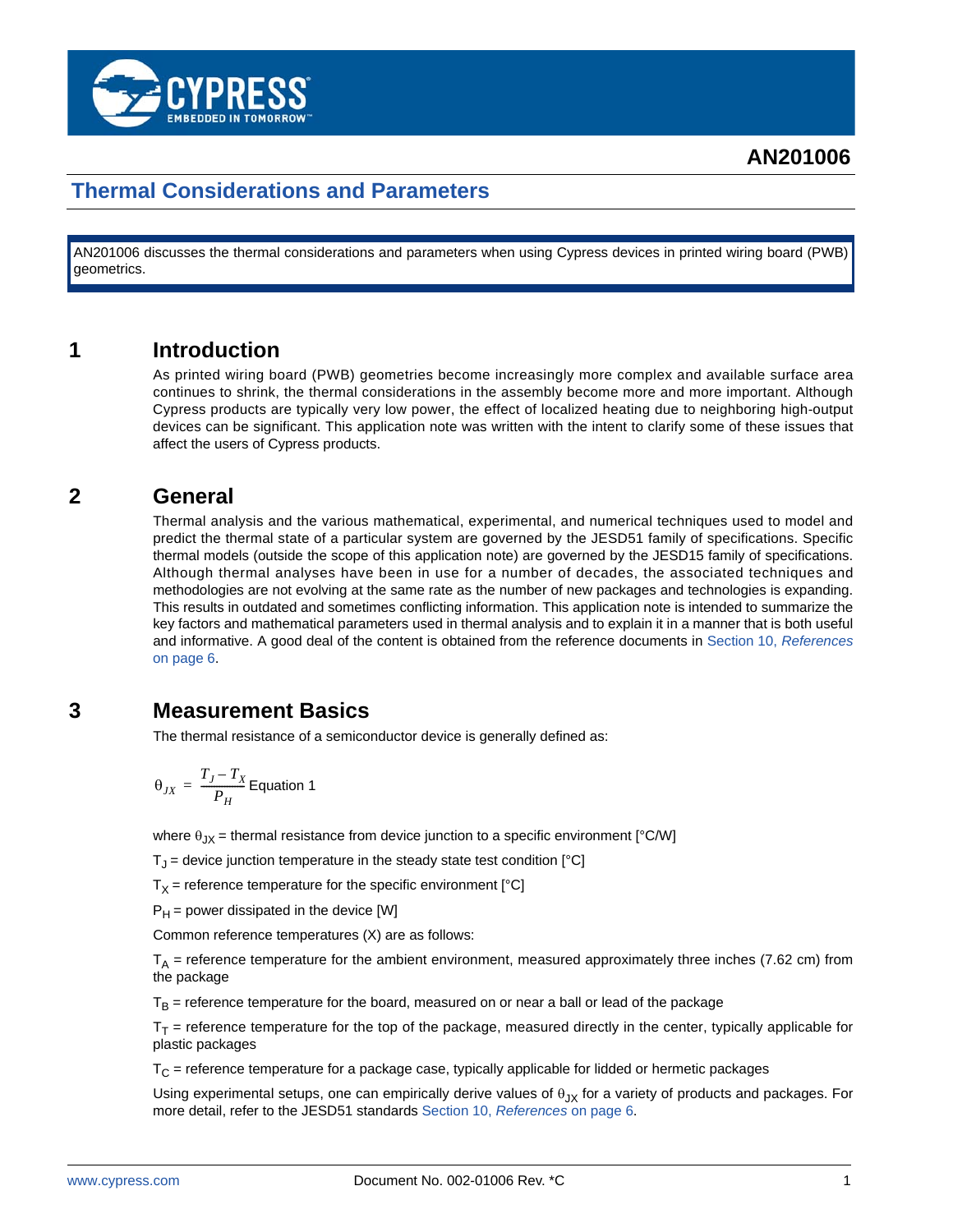

# **4 Thermal Resistances and History**

 $\theta_{JA}$  is a value intended to represent the thermal resistance between the junction temperature and the ambient. Theoretically, if one had a correct value for  $\theta_{JA}$  and the ambient temperature was known, the junction temperature could be computed with a straightforward calculation of *[Equation 1](#page-0-0)* above. However, the conditions under which  $\theta_{JA}$  is measured (see JESD51-2A) are often significantly different from actual use conditions in the application. In the test, the thermal test package is mounted to a PWB with no other surrounding packages or thermal influences, and the thermal parameters measured. The methodology for measuring  $\theta_{1A}$  for hermetic and plastic packages is identical, and no significant problem presents itself in this instance. However, a great deal of confusion can arise when a user wishes to determine the junction temperature in an atypical situation or a situation where the user measures the package temperature themselves, and wishes to perform the computation based upon provided values of  $\theta_{\text{JC}}$ .

 $\theta_{\text{JC}}$  is a measurement that is used to describe the internal thermal resistance of a packaged semiconductor device. Historically, the measurement was developed as a method of calculating junction temperature  $(T<sub>1</sub>)$  from a known reference point on the outside of the package. The natural place for this reference point was defined as "the shortest thermal path from the junction to the outside of the package," which is also the best heat sinking surface. In the days when the specification for determining  $\theta_{JC}$  was generated, the mainstream package was the ceramic DIP, which for the military, was mounted onto 'cold rails'; flat liquid cooled tubes that contacted the bottoms of the DIPS in the application. These cold rails were held at a constant temperature and served as a reference point for calculating  $T<sub>1</sub>$ .

The test method is performed by bringing the desired package surface to thermal equilibrium, an isothermal case condition at some defined temperature, by using a large cold plate or heat sink. The purpose is to keep the external package temperature constant while the device is powered up. Heating voltage and current are supplied to the device to power up the die while keeping the package surface at the initial defined temperature. When the device comes to steady-state temperature and power conditions, the junction to case thermal resistance is calculated using *[Equation 1](#page-0-0)*. The T<sub>J</sub> is determined from the voltage and current output to the die, based upon a previously performed characterization of a thermal die, though such a characterization can be performed using a dynamic die (see JESD51-1).

# **5 Microelectronic Package Heat Flow**

Heat flow in a hermetic package is well defined as illustrated in [Figure 1](#page-1-0). In the diagram it is seen that the die is attached to a ceramic substrate inside of a cavity. When the package is assembled, the cavity is left intact, that is, only air or some other gas comes in contact with the die surfaces not bonded to the cavity. Since the thermal conductivity of the ceramic is quite high when compared to air or other gasses, most of the heat gene rated (~90%) from the circuitry on the die surface is conducted through the silicon and into the ceramic substrate. The heat travels through the ceramic and is dissipated into the air or into a heat sink. Some spreading occurs in the ceramic (at an approximate 45° angle), so the analysis can be almost purely one-dimensional. This approach works well in any type of hermetic package including PGAs, CQFPs, CBGAs, and other ceramic packages.

<span id="page-1-0"></span>

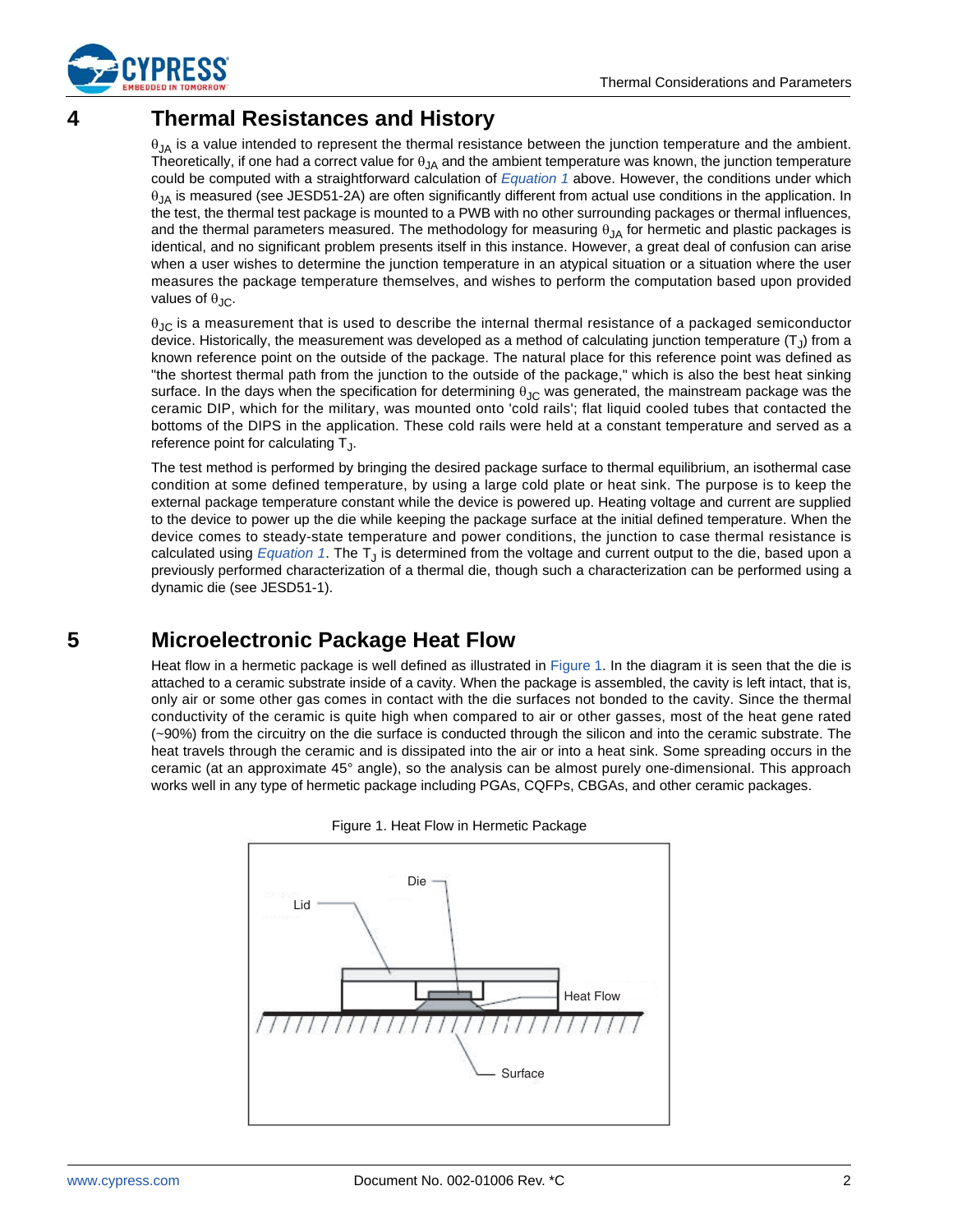

When plastic packages gained popularity, much of the thermal analysis was left intact, such as the  $\theta_{JA}$  (junctionto-air thermal resistance parameter), and  $\theta_{JC}$  (junction-to-case thermal resistance parameter). It was assumed, incorrectly, that the junction-to-case value could be used in plastic packages to predict junction temperature in the same way it was used for hermetic packages. The problem with  $\theta_{\rm JC}$  for plastic packages is fundamental, and it is easily seen how the physical construction of plastic packages negates the use of this simple parameter. [Figure 2](#page-2-0) shows the typical construction and heat flow in a plastic quad flat pack (PQFP). Heat flow paths are represented by a resistor network analogy in the diagram. As can be seen from the figure, heat flow in the plastic package is very complex when compared to the hermetic package. In plastic packages, the die is usually mounted onto a copper alloy die pad, wire bonded to the lead fingers which radially or orthogonally emanate from the die area, and is finally encapsulated in plastic molding compound. Because the die is contacted on all sides by solid matter, heat can flow easily in a multitude of directions. Due to the copper alloy's high thermal conductivity, the heat immediately spreads into the die attach paddle, and subsequently into the lead frame. Some heat also flows into the molding compound and is released by convection from the package external surfaces. BGA (Ball Grid Array) packages have a similar problem; heat is conducted directly away from the die through the metal traces and pathways within the substrate to the solder spheres and outside through the external surfaces of the package.

<span id="page-2-0"></span>



Through the years, the real identity of  $\theta_{JC}$  was diluted, and today most system houses predict temperature by placing a thermocouple on the package surface and using the manufacturer's published  $\theta_{JC}$  values to compute junction temperature. Unfortunately, it is an all too common practice and is accepted as correct. For plastic packages, there is no equivalent method for empirically computing a corresponding junction-to-case thermal resistance parameter.

### **6** Enter the  $\Psi_{\text{JT}}$  Parameter

In order to provide a more meaningful method to predict junction temperature in plastic packaged devices, the parameter  $\Psi_{JT}$  was created. This parameter, referenced in a number of JESD51 documents (specifically in JESD51-2A, from which most of the text below is derived) is proportional to the temperature difference between the top center of the package and the junction temperature. Hence, it is a useful value for an engineer verifying device temperatures in an actual environment. By measuring the package temperature of the device, the junction temperature can be estimated if the thermal characterization parameter has been measured under similar conditions. The use of  $\Psi_{\text{JT}}$  should not be confused with  $\theta_{\text{JC}}$ .

The thermocouple bead is attached to the package at the geometric center of the top surface. The junction-to-top center of package thermal characterization parameter,  $\Psi_{\text{JT}}$ , is calculated using the following equation (assuming steady state conditions):

$$
\Psi_{JT} = \frac{T_J - T_T}{P_H} \text{Equation 2}
$$

<span id="page-2-1"></span>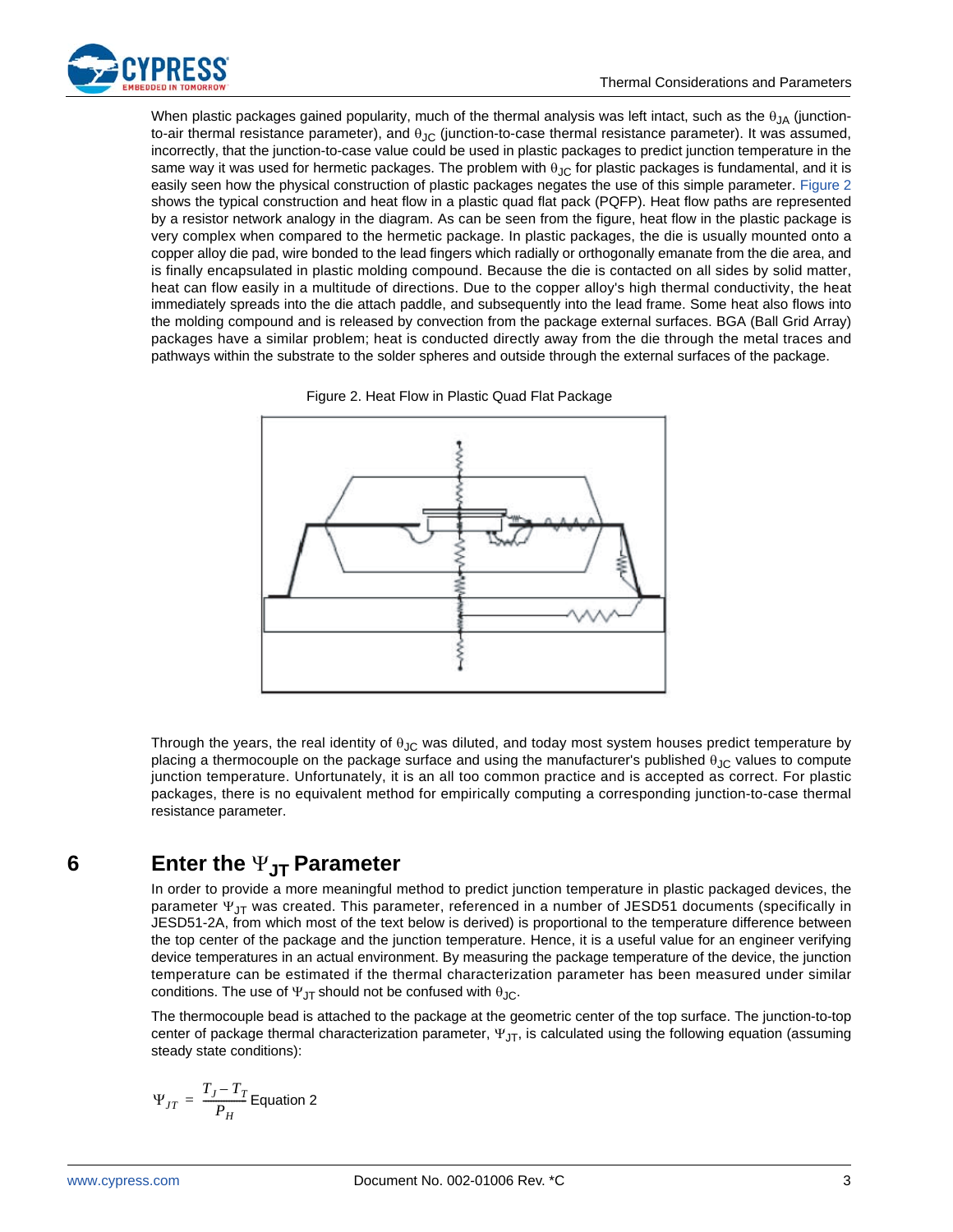

where  $\Psi_{IT}$  = thermal characterization parameter from device junction to package top [°C/W]

 $T_{\rm J}$  = device junction temperature in the steady state test condition  $[°C]$ 

 $T_T$  = the package (top surface) temperature, at steady-state [°C]

 $P_H$  = power dissipated in the device [W]

The relationship between the junction-to-ambient thermal resistance,  $\theta_{JA}$ , and the junction-to-top center of package thermal characterization parameter,  $\Psi_{\text{IT}}$ , is described by:

 $\Theta_{JA}$  =  $\Psi_{JT}$  +  $\Psi_{TA}$  Equation 3

where  $\Psi_{TA}$  = thermal characterization parameter from top surface of the package-to-air [°C/W]

The package-to-air thermal characterization parameter,  $\Psi_{TA}$ , is based on the steady-state ambient air temperature as shown here:

$$
\Psi_{TA} = \frac{T_T - T_A}{P_H}
$$
 Equation 4

The thermal characterization parameters,  $\Psi_{\text{JT}}$  and  $\Psi_{\text{TA}}$ , have the units °C/W but are mathematical constructs rather than thermal resistances because not all of the heating power flows through the exposed case surface. It is not necessary to compute  $\Psi_{TA}$  because it can be determined from the relationship between  $\theta_{JA}$  and  $\Psi_{JT}$  which are measured as a typical part of experimental thermal analysis. Also, it should be noted that these thermal characterization values are very dependent on the application-specific environment.

### **7 Calculating T**<sub>J</sub>

As a matter of course,  $\theta_{JA}$  and  $\Psi_{JT}$  values are provided in the reliability qualification summary for each particular product. In conditions described above (no significant localized heating, normal heat flow into the PWB),  $\theta_{JA}$ values can be used in conjunction with the ambient temperature  $T_A$  to approximate the junction temperature,  $T_J$ .  $\Psi_{\text{IT}}$  can then be used to approximate the temperature of the top surface of the package. Alternatively, the temperature at the top surface of the package can be empirically measured and the  $\Psi_{\text{JT}}$  parameter can be used to approximate TJ. An example of an ideal case involving no localized heating is shown below in [Figure 3.](#page-3-0) In this ideal case, a numerical computation using  $\theta_{JA}$  should produce good correlation (*[Equation 1](#page-0-0)*). This type of computation can also be performed where there are other packages in close proximity to the package in question. However, consider a situation with significant localized heating like that shown in [Figure 4](#page-4-0), where large dark packages representing the significant heat generators are placed close to the package. This heating will certainly impact the thermal gradient within the assembly and as a result, the numbers computed based upon the thermal correlation parameters may not be applicable. In a situation such as that in [Figure 4,](#page-4-0) experiments ought to be performed in the application environment to determine the correct package thermal characterization parameters.



<span id="page-3-0"></span>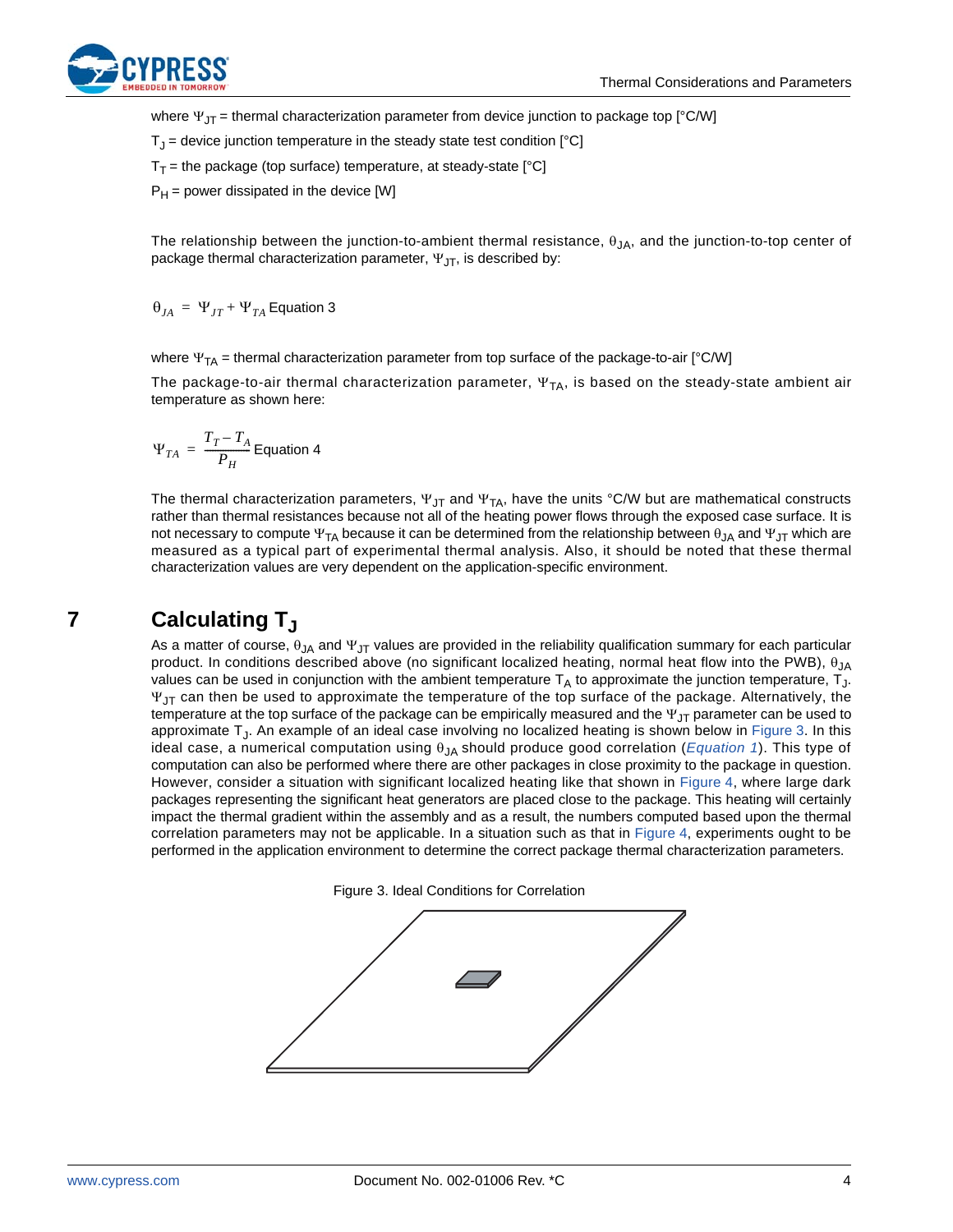<span id="page-4-0"></span>

Figure 4. Atypical Conditions for Correlation



In order to better understand the mathematics behind this computation, an example calculation for the ideal case situation is presented below.

## **8 Calculating T<sub>J</sub> in Ideal Conditions**

Let us assume the conditions in [Figure 3,](#page-3-0) with no localized heating. For a typical BGA package and product, the following are known:

$$
\theta_{JA} = 39^{\circ} \text{C/W}
$$

 $T_A = 55^{\circ}C$ 

 $P_H = 100$  mW

 $\Psi_{J} = 10.5^{\circ}$ C/W

In this instance, the use of *[Equation 1](#page-0-0)* gives us the following:

$$
\theta_{JA}\,=\,\frac{T_J-T_A}{P_H}
$$

Substituting the numbers, we have this equation:

$$
39^{\circ}C/W = \frac{T_J - 55^{\circ}C}{0.1W}
$$

Solving for  $T_J$  gives us the following:

$$
T_J = 39^{\circ} C/W \times 0.1 W + 55^{\circ} C
$$
  

$$
T_J = 58.9^{\circ} C
$$

As a result, we can easily compute the junction temperature,  $T_{J}$  in this ideal case. If desired, using the  $\Psi_{J}$ parameter, we can then use *[Equation 2](#page-2-1)* to compute the package top temperature:

$$
10.5^{\circ} C/W = \frac{58.9 - T_T^{\circ} C}{0.1 W}
$$

Solving for  $T<sub>T</sub>$  gives us the following:

$$
T_T = 58.9^{\circ}C - (10.5^{\circ}C/W \times 0.1W)
$$
  

$$
T_T = 57.9^{\circ}C
$$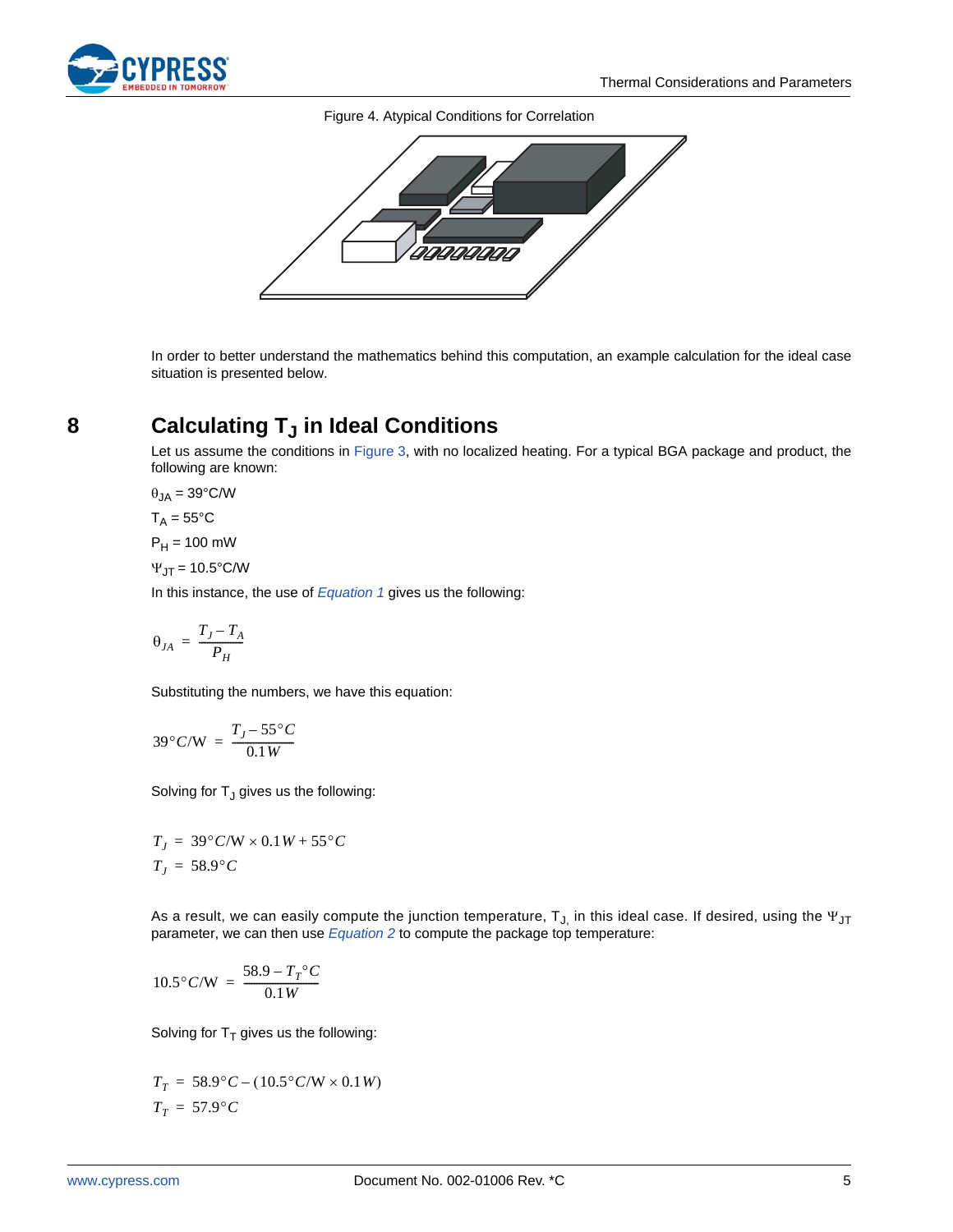

Note that the measurement of  $T_A$  must be taken with care. If  $T_A$  is measured a great distance away from the package and there is some small localized heating due to an enclosure or other mechanism which prevents the ambient air from reaching the package, then the values computed will not be correct.

Additionally, as mentioned earlier,  $\Psi_{\text{JT}}$  can theoretically be used to compute T<sub>J</sub> of a package in an assembly like that of [Figure 4.](#page-4-0) However, because  $\Psi_{\text{JT}}$  was not characterized under similar conditions, such a computation should be performed with care.

### **9 Conclusion**

This application note has attempted to clarify the origin and use of various thermal parameters and provide a straight forward methodology for computation of the junction temperature. By using these techniques and computations, a more accurate calculation of critical thermal temperatures can be made, and a better understanding of relevant thermal issues can be obtained.

#### <span id="page-5-0"></span>**10 References**

- JESD51, Methodology for the Thermal Measurement of Component Packages (Single Semiconductor Devices)
- JESD51-1, Integrated Circuit Thermal Measurement Method Electrical Test Method
- JESD51-3, Low Effective Thermal Conductivity Test Board for Leaded Surface Mount Packages
- JESD51-4, Thermal Test Chip Guideline (Wire Bond Type Chip)
- JESD51-7, High Effective Thermal Conductivity Test Board for Leaded Surface Mount Packages
- JESD51-9, Test Boards for Area Array Surface Mount Package Thermal Measurements
- AMD MSD Engineering Memo on  $\Psi_{\text{JT}}$ , Case Level Thermal Parameter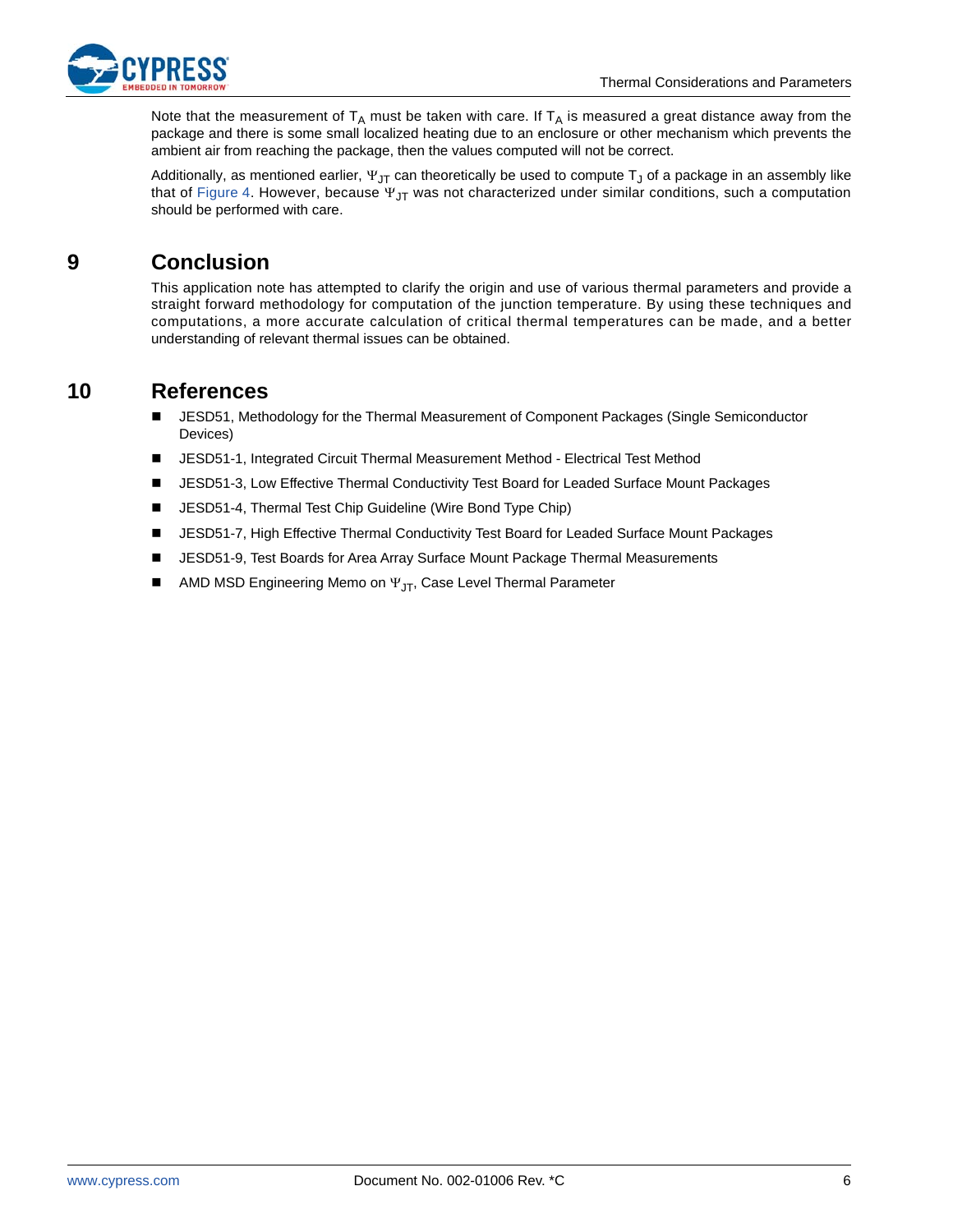

# **Document History Page**

| Document Title: AN201006 - Thermal Considerations and Parameters |         |                    |                           |                              |  |
|------------------------------------------------------------------|---------|--------------------|---------------------------|------------------------------|--|
| Document Number: 002-01006                                       |         |                    |                           |                              |  |
| Rev.                                                             | ECN No. | Orig. of<br>Change | <b>Submission</b><br>Date | <b>Description of Change</b> |  |
| $***$                                                            |         |                    | 04/27/2011                | Initial version              |  |
| $^*A$                                                            | 5009313 | <b>MSWI</b>        | 11/10/2015                | Updated in Cypress template  |  |
| *B                                                               | 5724163 | AESATP12           | 05/03/2017                | Updated logo and copyright.  |  |
| *C                                                               | 6127034 | <b>BUHA</b>        | 04/09/2018                | Updated template             |  |